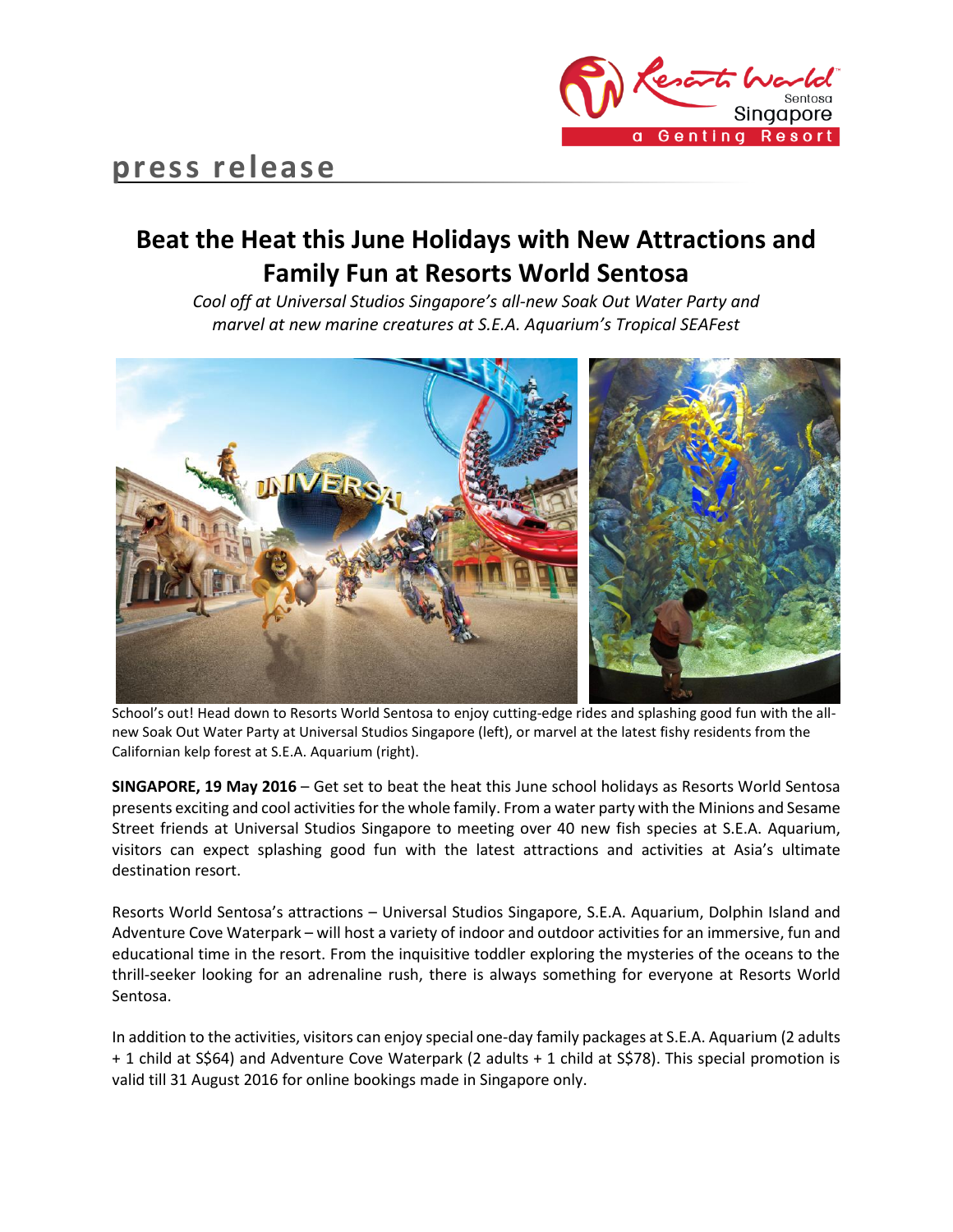

## All-New Soak Out Water Party at Universal Studios Singapore

Adrenaline-seekers can enjoy cutting-edge rides and attractions and take part in the all-new Soak Out Water Party with the Minions, Sesame Street friends and more at Universal Studios Singapore. From 13 June to 10 August 2016, visitors can immerse in a festive parade that runs through select zones in the park and have a splashing good time at the Lagoon Stage in the Hollywood zone with close to 50 characters and entertainers grooving to catchy music and engaging in water play fun.

The party culminates in a water cannon blast, alongside high-flying aerialists who will give revellers a refreshing cool-down in the park. Visitors can continue to chill out in an evening after-party at the New York Public Library with live performances by DJ Inquisitive and the Good Karma band on select Friday and Saturday nights.

## Latest Fishy Friends at S.E.A. Aquarium's Tropical SEAFest

Cool off indoors at Tropical SEAFest in S.E.A. Aquarium and be intrigued by the latest fishy residents at three new thematic habitats – Hawaii, California and the Caribbean. Over 200 specimens from more than 40 species are featured in these new permanent exhibits.

Visitors can marvel at the bright orange Garibaldis and California sheephead fish as they weave through swaying fronds of kelp in a habitat inspired by the underwater Southern Californian kelp forest. Another unique species featured at Tropical SEAFest is the threatened Rooster Hogfish, named for its pig-like snout and large protrusible mouth useful for finding prey on the sea floor. Kids can go on an educational Tropical Trail to discover more about the new underwater residents and get creative at the crafts zone.

### Wet Maze and Rainbow Reef at Adventure Cove Waterpark

For exhilarating water play, visitors can splash down to the new Wet Maze at Adventure Cove Waterpark. This two-level obstacle course features twists and turns that are brimming with sneaky water blasters, water sprays and even a mid-air ropes course for visitors to navigate the terrain. For a total underwater immersion, adventure-seekers can go snorkelling amongst 20,000 colourful fish at Rainbow Reef, plunge down high-speed water slides or simply laze the day away drifting on a lazy river.

# Morning with Dolphins: An Immersive Experience at S.E.A. Aquarium, Dolphin Island and Adventure Cove **Waterpark**

Those looking to embark on a learning adventure in the water can join the Morning with Dolphins programme which kick-starts the day with light breakfast followed by a dolphin interaction programme which includes up-close encounters with the dolphins while learning about their behaviour, diets and the special bonds between the marine mammals and their trainers. As part of the programme, visitors can also meet Isabelle the dolphin calf and enjoy free access to Adventure Cove Waterpark and S.E.A. Aquarium. This programme is available on the first Sunday of every month starting from 5 June 2016.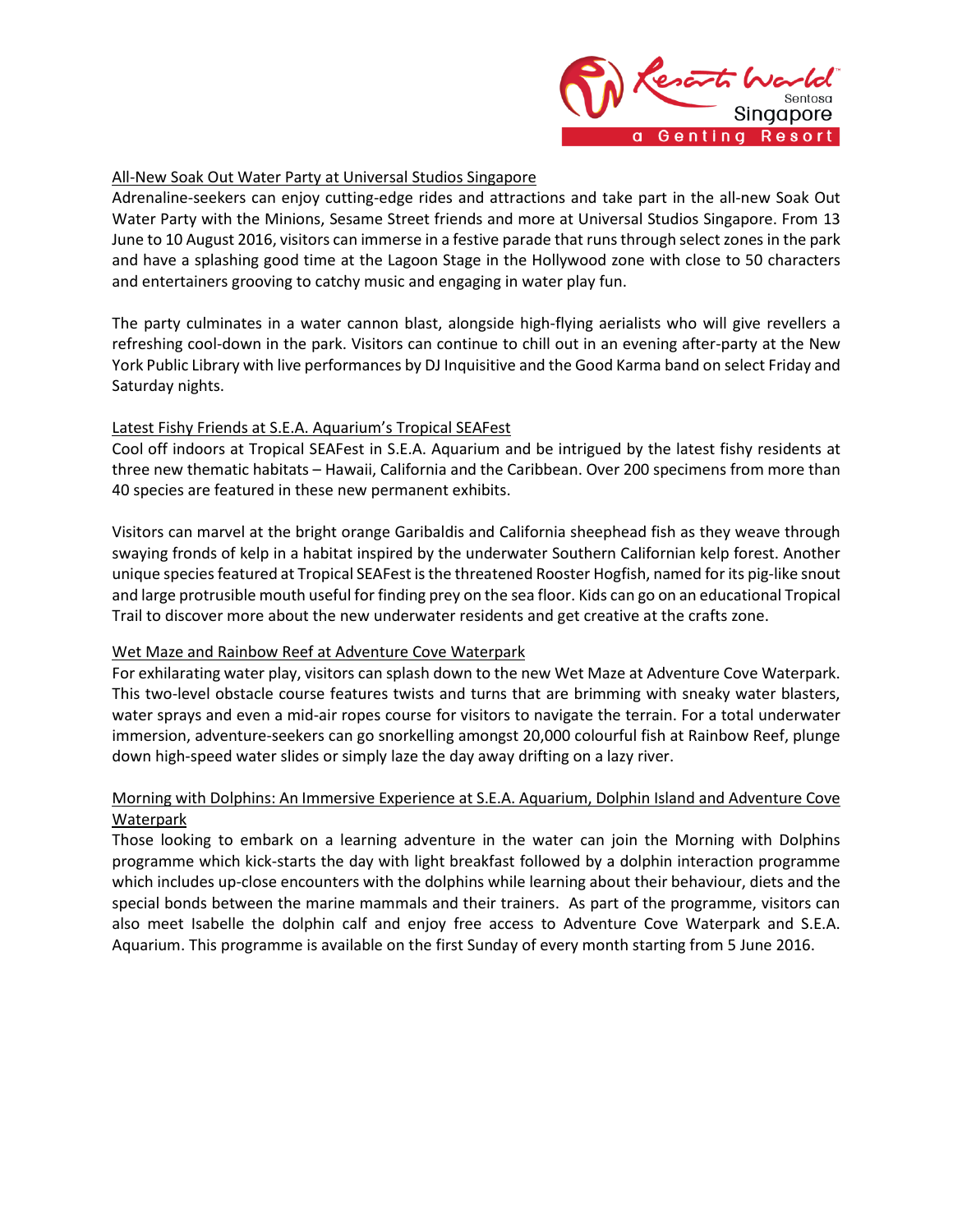Reserts h Singapore a Genting Resort

| PROGRAMME/ATTRACTION               | <b>DETAILS</b>                                                                             |
|------------------------------------|--------------------------------------------------------------------------------------------|
|                                    |                                                                                            |
| Soak Out Water Party at            | Date: 13 June to 10 August 2016                                                            |
| <b>Universal Studios Singapore</b> | Time: 3.00pm daily, 5.30pm on Saturdays                                                    |
|                                    | <b>Duration:</b> 30 minutes per session                                                    |
|                                    | Cost: Regular admission at \$74 (adult) and \$54 (child)                                   |
| Tropical SEAFest at                | Date: 13 June to 4 September 2016                                                          |
| S.E.A. Aquarium                    | <b>Time:</b> 10am to 7pm                                                                   |
|                                    | <b>Cost:</b> Regular admission at \$32 (adult) and \$22 (child). Singapore Residents enjoy |
|                                    | discounted tickets at \$28 (adult) and \$15 (child) for purchases at ticket counters only. |
| Wet Maze at                        | Date: Daily                                                                                |
| <b>Adventure Cove Waterpark</b>    | Time: 10am to 6pm                                                                          |
|                                    | Cost: Regular admission at \$36 (adult) and \$26 (child)                                   |
| Morning with Dolphins at           | Date: First Sunday of every month starting from 5 June 2016                                |
| Dolphin Island                     | <b>Time:</b> 8.45 $pm$ to 12 $pm$                                                          |
|                                    | Cost: \$108 (adult) and \$88 (child)                                                       |
|                                    | Programme includes admission to Dolphin Island, S.E.A. Aquarium and Adventure              |
|                                    | Cove Waterpark                                                                             |

**– End –**

#### **ABOUT RESORTS WORLD SENTOSA**

Resorts World Sentosa (RWS), Asia's ultimate destination resort, is located on Singapore's resort island of Sentosa. Spanning 49 hectares, RWS is home to key attractions including the region's first-and-only Universal Studios theme park, S.E.A. Aquarium (one of the world's largest aquariums), Adventure Cove Waterpark and Dolphin Island. Other attractions include a Maritime Experiential Museum, an award-winning destination spa, a casino, six unique hotels, the Resorts World Convention Centre, celebrity chef restaurants, and specialty retail outlets. The resort also offers world-class entertainment, from original resident productions to concerts and public shows such as the Crane Dance and the Lake of Dreams. RWS has been named "Best Integrated Resort" since 2011 for five consecutive years at the TTG Travel Awards which recognises the best of Asia-Pacific's travel industry.

RWS is wholly owned by Genting Singapore, a company of the Genting Group. For more information, please visit [www.rwsentosa.com.](http://www.rwsentosa.com/)

[ResortsWorldatSentosa](https://www.facebook.com/ResortsWorldatSentosa) & **@** @rwsentosa [www.rwsentosablog.com](http://www.rwsentosablog.com/)

**MEDIA CONTACTS**

**Resorts World Sentosa**

Chua Loo Lin Tel: + 65 6577 9896 / +65 9851 4175 E-mail[: loolin.chua@RWSentosa.com](mailto:loolin.chua@RWSentosa.com)

Shaiful Rizal Tel: +65 6577 9761 / +65 9170 2542 E-mail[: shaiful.malek@RWSentosa.com](mailto:shaiful.malek@RWSentosa.com)